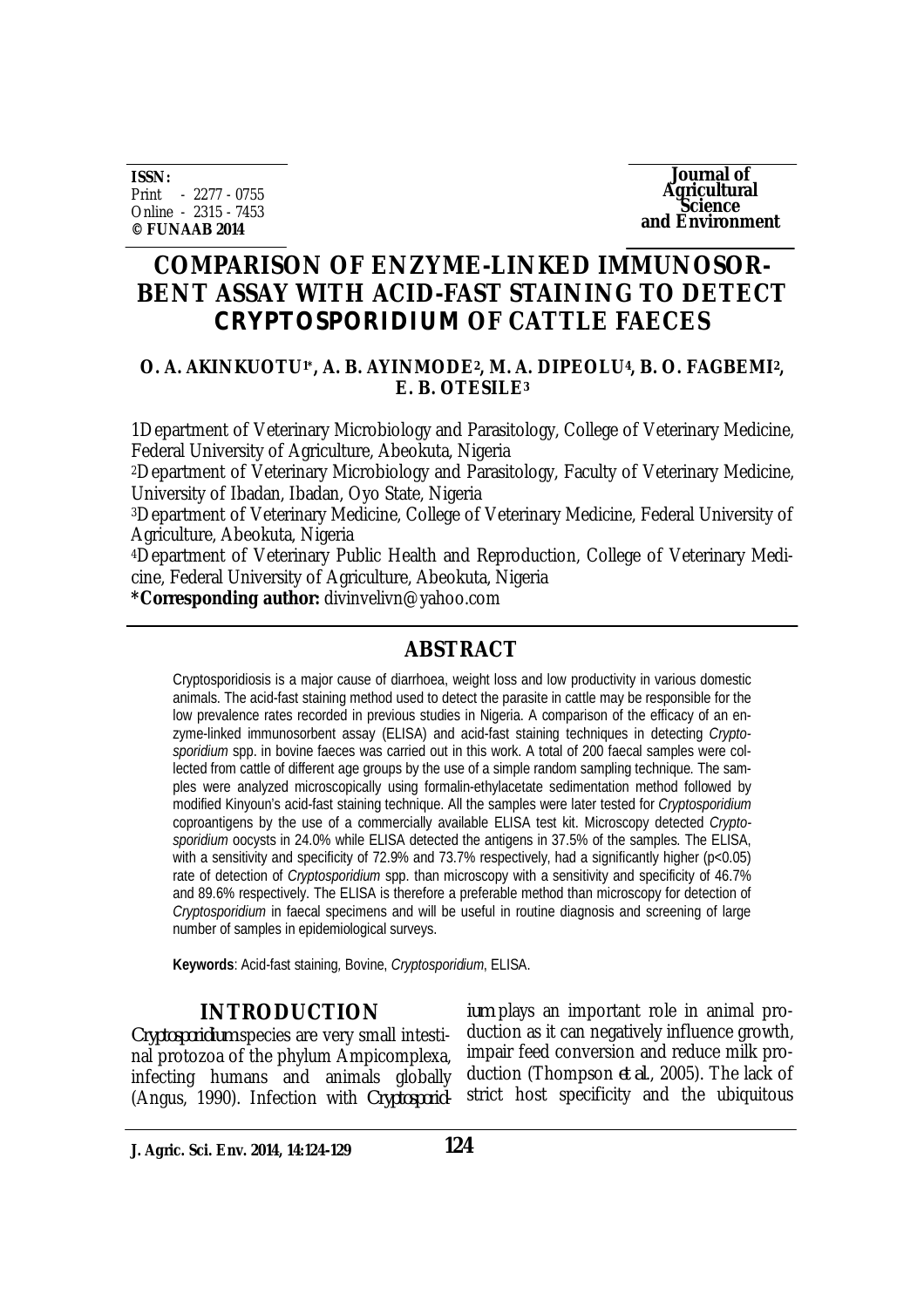presence of the oocysts in the environment make *Cryptosporidium* an important zoonotic pathogen (Xiao *et al.*, 2004).

It has been established that bovine cryptosporidiosis is a major cause of diarrhoea in different age groups of cattle with neonates and immunocompromised animals being the most susceptible to the infection. Cattle also serves as important reservoir for human cryptosporidial infections (Xiao and Fayer, 2008; Ayinmode and Fagbemi, 2010). The common *Cryptosporidium* species infecting cattle include *C. parvum*, *C. andersoni*, *C. bovis* and *C. ryanae* (Fayer *et al*., 2008; Ayinmode and Fagbemi, 2010).

Transmission of the parasite could be through water, food or by direct contact with infected animals or man (Fayer *et al*., 2006). The severity of cryptosporidiosis is increased in neonates of most mammalian species (Fayer *et al.,* 2006).

Cryptosporidiosis was initially diagnosed in intestinal biopsy specimens by electron microscopy or with various stains (Janoff and Reller, 1987). Diagnosis is now largely coprologic, although not all routine techniques have been found to be effective. A conventional method of identification is the examination of faecal smears with acid-fast stains (Morgan *et al*., 1998). Various staining methods have been used in various studies to detect *Cryptosporidium* species (Kaur *et al*., 2002; Mahdi and Ali, 2004; Hamedi *et al*., 2005; Seyrafian *et al*., 2006). However, in some of the studies, it was determined that enzyme-linked immunosorbent assay (ELISA) was preferable to the staining methods in many ways (El-Shazly *et al*., 2002; Yilmaz *et al*., 2008). According to these researchers, detection of *Cryptosporidium* coproantigens by ELISA has a high sen-

sitivity (70-100%) and specificity (70-100%) when compared to acid-fast staining. El-Shazly *et al.* (2002) stated that the Ziehl-Neelsen staining showed the lowest sensitivity in relation to ELISA and the Polymerase Chain Reaction (PCR) for diagnosis of *C. parvum*.

In Nigeria, studies on bovine cryptosporidiosis from various parts of the country were based on microscopic examination of stool samples (Ayeni *et al*., 1985; Ayinmode and Fagbemi, 2010). Much fewer, however, are the studies that used ELISA (Ayinmode and Fagbemi, 2011). This study was therefore conducted to compare the efficacy of microscopy and ELISA methods in detecting *Cryptosporidium* spp. in stools of cattle in Ogun State, Nigeria.

## **MATERIALS AND METHODS** *Study area and period*

The study was carried out in Ogun state, southwestern Nigeria. Ogun state is located between latitude 6.2oN to 7.8oN and longitude 3.0oE to 5.0oE. The faecal samples were collected between August and November, 2010, during the wet season.

#### *Sample collection*

Sampling was carried out by the use of a simple random technique. The samples were obtained from four different cattle farms and two major abattoirs in the study area. A total of 200 faecal samples were collected from cattle. A single faecal sample was taken from the rectum of each animal with a disposable rubber hand glove and emptied into a universal sample bottle and labeled appropriately. The samples were transported, in cold packs, to the laboratory where they were analyzed immediately. If analysis was not done immediately, the samples were preserved at 4oC until use.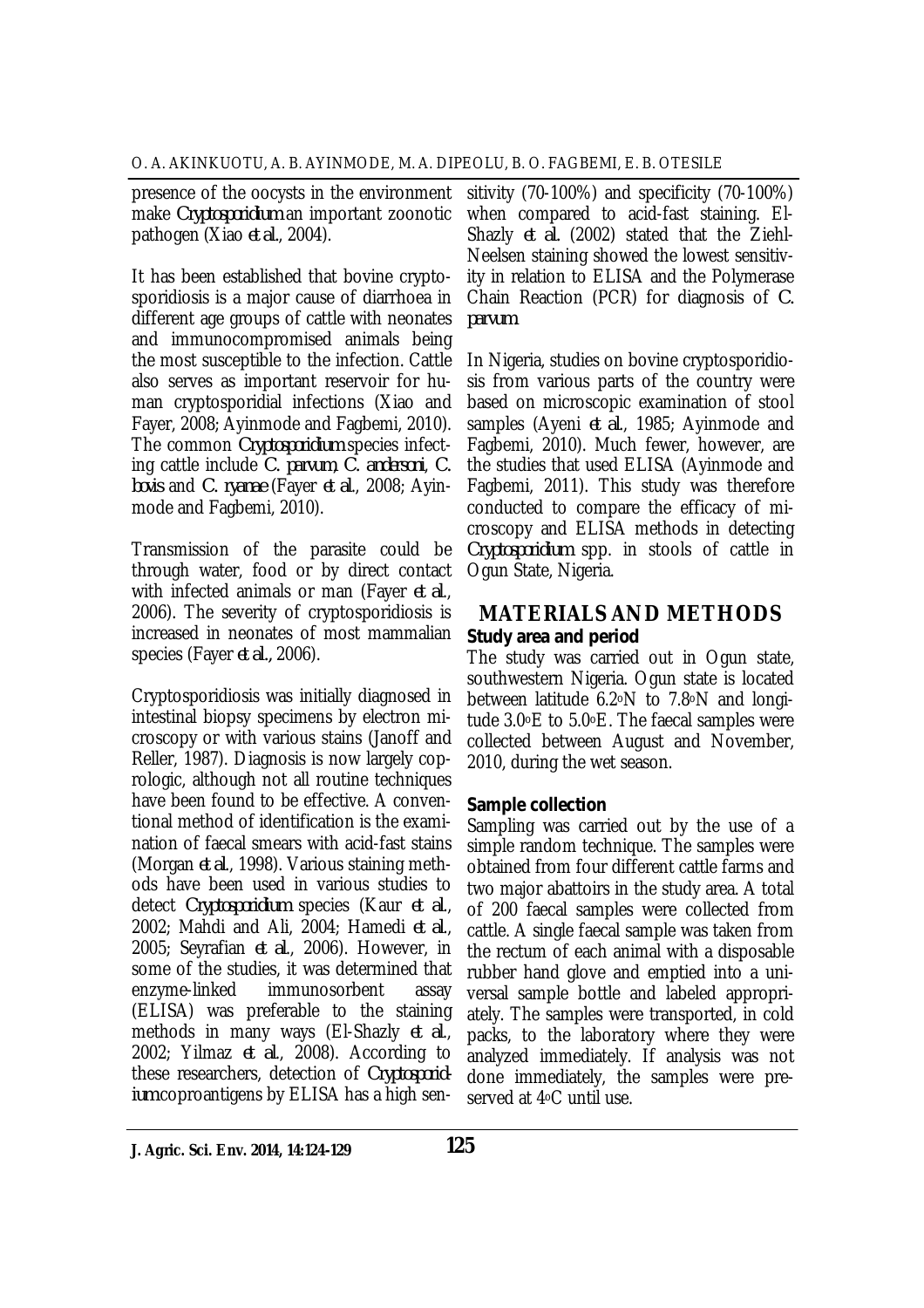# *by microscopy*

#### *Faecal sample concentration*

This was achieved using the formalinethylacetate sedimentation method as previously described by Ayinmode and Fagbemi (2010) with few modifications. Briefly, 1g of solid faeces or 3ml of watery stool was washed in 8ml of 10% formalin and centrifuged at 650x g for 10 minutes. The supernatant was decanted, after which the sediment was re-suspended with 7ml of 10% formalin. 3ml of ethylacetate was thereafter added, the mixture vigorously shaken and allowed to stand for 3 minutes. This was then centrifuged at 650x g for 10 minutes and the supernatant discarded. A small portion of the sediment was evenly spread on a microscopic slide and air dried for acid-fast staining.

#### *Acid-fast staining*

Modified Kinyoun's acid-fast staining method was carried out. Briefly, the faecal smears were fixed with absolute methanol for 1 minute after which they were flooded with Kinyoun's carbolfuscin for 15 minutes. The slides were then initially rinsed briefly with 50% ethanol and with distilled water. The smears were immediately decolorized by flooding them with 1% sulphuric acid for 1 minute and then rinsed with distilled water. Counterstaining of the smears was done by flooding the smears with 0.4% Malachite green for 1 minute and rinsing with distilled water. The smears were air dried and examined initially at x400 and then at x1000 magnification for confirmation of the oocyst morphology.

#### *Detection of Cryptosporidium antigens by ELISA*

The detection of *Cryptosporidium* spp.

**Detection of Cryptosporidium oocysts** coproantigens in the samples was done using a commercially available ELISA test kit for faecal samples (*Cryptosporidium* (faecal) ELISA kit, Diagnostic Automation Inc., Canada). The procedure was carried out according to manufacturer's instruction.

> The optical densities (OD) of the samples were read at 450nm using an ELISA reader (Model: ELx800, Biotex Instruments, USA). Samples were analyzed using the manufacturer's cut-off calculations in the instruction manual.

#### *Statistical analysis*

Data were analyzed on Statistical Package for Social Sciences (SPSS) on Windows 7. The Chi-squared test was used to compare the detection rates of the ELISA and microscopy at 5% level of significance and 95% confidence interval.

#### **RESULTS**

The detection rate of *Cryptosporidium* in stools was significantly higher (p<0.05) with ELISA, which detected the antigens in 37.5% (75/200) of stools sampled, when compared to the detection rate by microscopy, which detected *Cryptosporidium* oocysts in 24.0% (48/200) of the samples.

The sensitivity and specificity of the ELISA technique were 72.9% and 73.7% respectively. The positive predictive value (PPV) and the negative predictive value (NDV) of the ELISA were 46.7% and 89.6% respectively. The sensitivity and specificity of the microscopy were 46.7% and 89.6% respectively (Table1).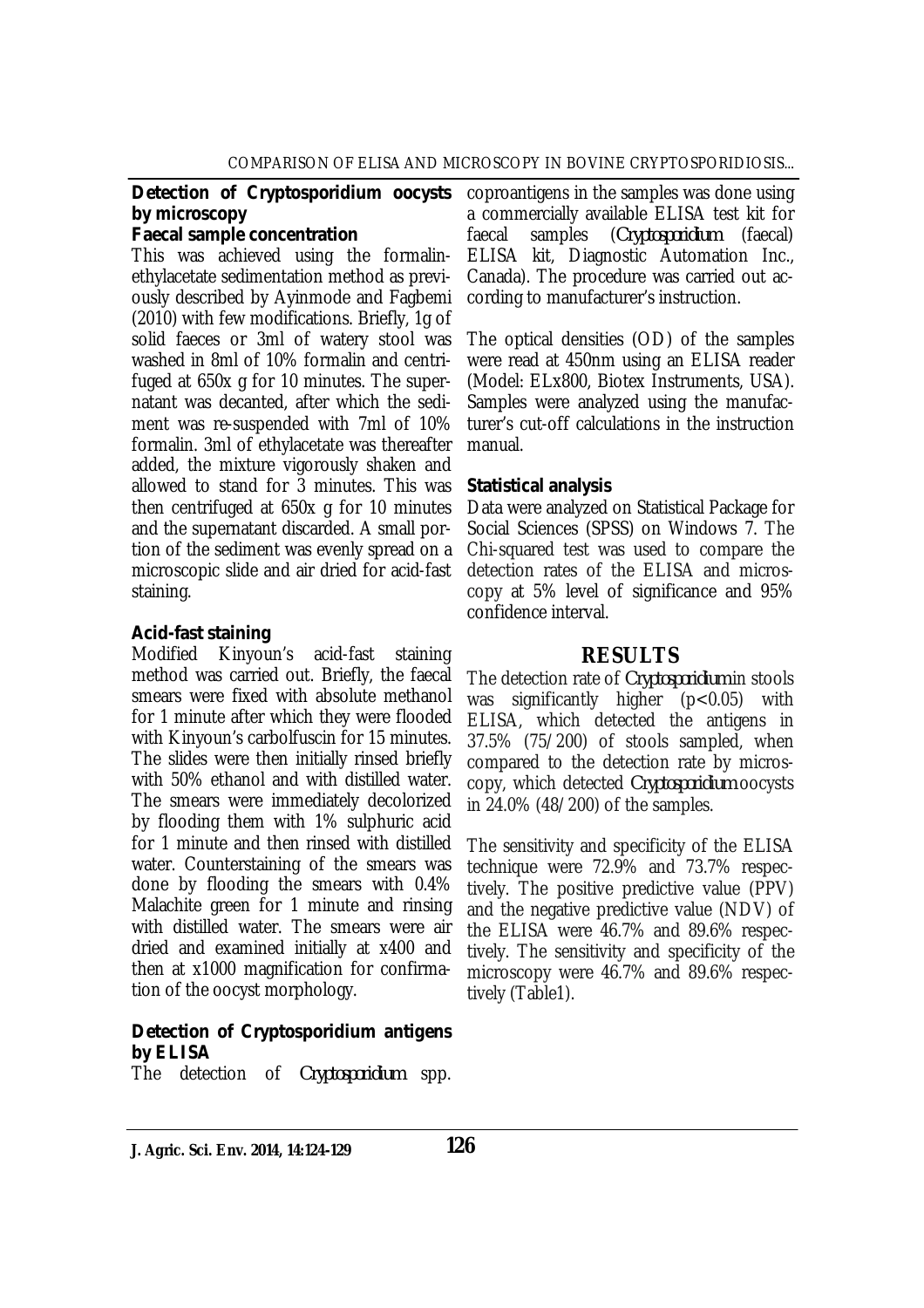| O. A. AKINKUOTU A. B. AYINMODE, M. A. DIPEOLU, B. O. FAGBEMI, E. B. OTESILE |  |
|-----------------------------------------------------------------------------|--|
|-----------------------------------------------------------------------------|--|

| Table 1: Comparable performance of ELISA and microscopy for the diagnosis of |  |
|------------------------------------------------------------------------------|--|
| <i>Cryptosporidium</i> in cattle                                             |  |

|                       | Microscopy<br>Positive | Micros-<br>copy<br>Negative | Total<br>(ELISA) | p-value | 95% Confidence<br>Interval |          |
|-----------------------|------------------------|-----------------------------|------------------|---------|----------------------------|----------|
|                       |                        |                             |                  |         | Lower                      | Upper    |
| <b>ELISA Positive</b> | 35                     | 40                          | 75               | < 0.001 | $-0.488$                   | $-0.265$ |
| <b>ELISA Negative</b> | 13                     | 112                         | 125              |         |                            |          |
| Total (Microscopy)    | 48                     | 152                         | 200              |         |                            |          |

ELISA technique:

Sensitivity: (35/48) x 100= 72.9% Specificity: (112/152) x 100= 73.7%

Microscopy method: Sensitivity: (35/75) x 100= 46.7% Specificity: (112/125) x 100= 89.6%

## **DISCUSSION**

The significantly higher rate of detection of *Cryptosporidium* coproantigens and the higher sensitivity (72.9%) of the ELISA technique over microscopy observed in this study corroborates results from previous investigations which compared immunoassays with acid-fast staining in detection of *Cryptosporidium* spp. in stools (Harrington and Kama, 2002; Yilmaz *et al*., 2008; Yvonne *et al*., 2012).

As reported by Ungar (1990), false positive results in ELISA, as recorded in this study, could result from the ability of ELISA to detect products of disintegrated organisms or antigens from extracellular life cycle stage. The false negative results could also be as a result of inaccessible antigens or inability of the antibody to detect the antigen, possibly due to low numbers of oocysts in the sample. The reduced capacity of ELISA to detect low numbers of oocysts as well as presence of false positive test results have

also been reported in studies involving human stools (Johnston *et al*., 2003). The ELISA was repeated for samples in this study having false negative and false positive ELISA results.

It has been stated that the acid-fast staining method has a higher diagnostic value when compared to other microscopic methods. However, ELISA is preferred in most laboratories of developing countries due to its sensitivity, easy usage, fast application and scoring and easy standardization for determination of *Cryptosporidium* coproantigens in stool samples (Yilmaz *et al*., 2008). It has also been suggested that ELISA should be carried out together with one of the staining methods to increase the accuracy of diagnosis (Godekmerdan *et al*., 1999).

In our study, modified acid-fast staining method was used due to its easy application, the permanency of its preparations and its low cost. It is also the most commonly em-

**J. Agric. Sci. Env. 2014, 14:124-129**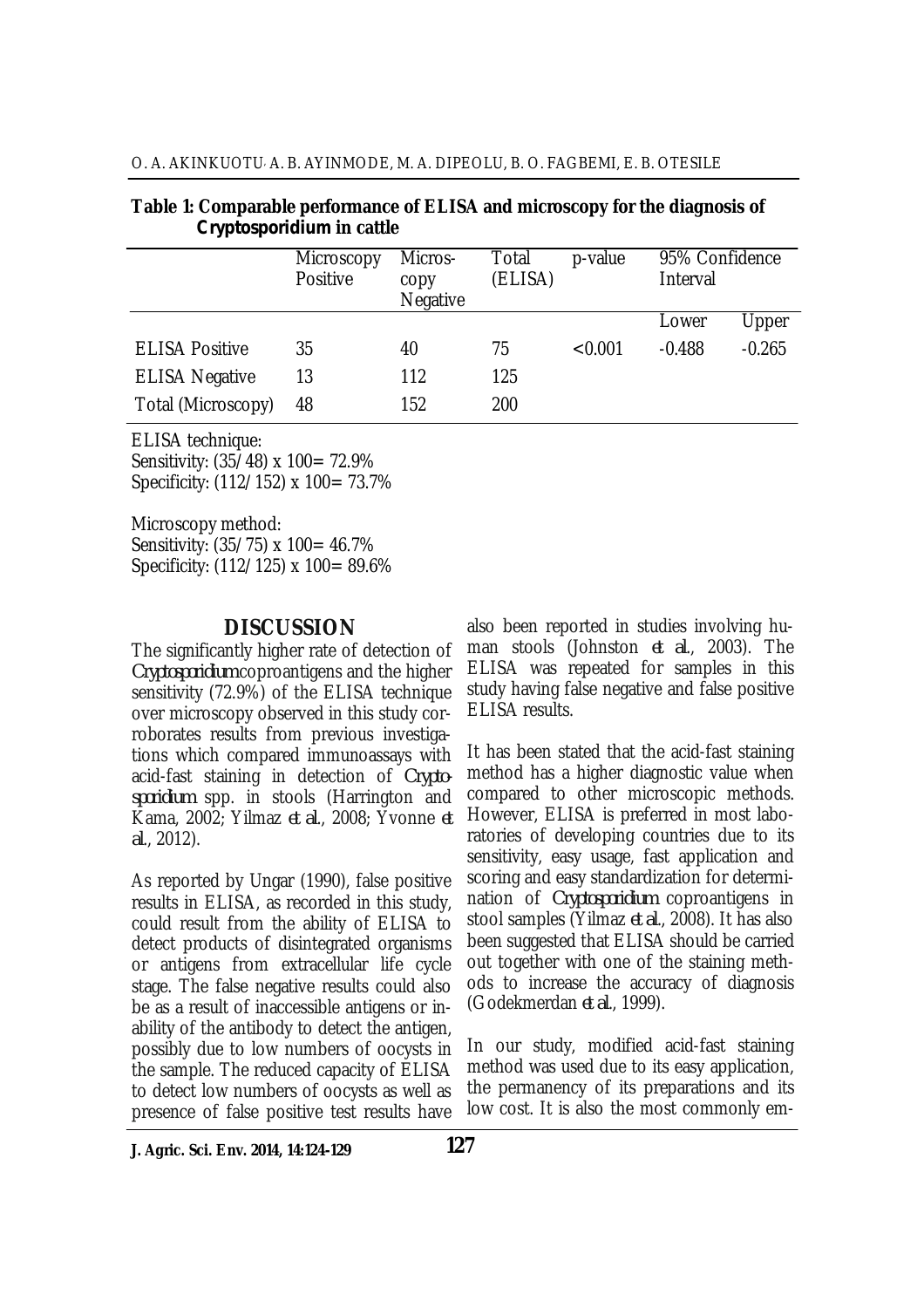ployed method for detection of *Cryptosporidium* in stools of various animals and man in most studies in Nigeria. The result of the present study indicates that rapid ELISA is preferred to microscopy and also has the advantage of minimizing reporting time and manpower hours.

## **CONCLUSION**

From this study, it is believed that *Cryptosporidium* antigen screening in stools by ELISA should be included in laboratories where no PCR application is possible for routine examination of bovine faeces. Various studies have established the possibility of zoonotic transmission of *C. parvum* from bovine stools, therefore, measures to prevent zoonosis, especially via water contamination, should be implemented.

## **REFERENCES**

**Angus, K. W**. 1990. *Cryptosporidiosis in ruminants*. Boca Raton; CRC Press. 350pp.

**Ayeni, A.O., Olubunmi, P.A., Ade, J.O.** 1985. The occurrence of *Cryptosporidium* in faeces in livestock in Ile-Ife, Nigeria. *Trop. Vet*. 3: 96-100.

**Ayinmode, A.B., Fagbemi, B.O.** 2010. Prevalence of *Cryptosporidium* infection in cattle from southern Nigeria. *Veterinarski Archiv*. 80 (6): 723-731

**Ayinmode, A.B., Fagbemi, B.O.** 2011. Cross-Reactivity of Some *Cryptosporidium*  Species with *Cryptosporidium parvum*  Coproantigen in a Commercial ELISA Kit. *Nigerian Veterinary Journal* 32(1): 1 – 4

**El-Shazly, A. M., Gabr, A., Mahmoud, M.S., Aziz, S.S., Saleh, W.A.** 2002. The use of Ziehl-Neelsen stain, enzyme-linked immunosorbent assay and nested Poly-

merase Chain Reaction in diagnosis of cryptosporidiosis in immunocompetent, compromised patients. *J. Egypt Soc. Parasitol*. 32: 155-166.

**Fayer, R., Santin, M., Trout, J.M., Greiner, E.** 2006. Prevalence of species and genotypes of *Cryptosporidium* found in 1-2 year-old dairy cattle in the eastern United States. *Veterinary Parasitology* 135: 105-112.

**Fayer, R., Santin, M., Trout J.M**. 2008. *Cryptosporidium ryanae* n. sp. (Apicomplexa: Cryptosporidiidae) in cattle (*Bos taurus*). *Vet Parasitol* 156:191–198

**Godekmerdan A., Kalkan, A., Erensoy, A., Kilic, S.S.** 1999. Prevalence of *Cryptosporidium* spp. in children with diarrhoea. *Acta Parasitol. Turcica.* 23: 122-125. *In*: Yilmaz H., Zeynep, T., Mautalip, C. 2008. Investigation of cryptosporidiosis by enzyme-linked immunosorbent assay and microscopy in children with diarrhoea. *Saudi Med. J.* 29(4): 526- 529.

**Hamedi, Y., Safa, O., Haidari, M.** 2005. *Cryptosporidium* infection in diarrhoeic children in southeastern Iran. *Pediatr. Infect. Dis. J.* **24**: 86-88

**Harrington B. J., Kama, H.** 2002. A comparison of an immunoassay with acid-fast staining to detect *Cryptosporidium*. *Laboratory Med*. 33(6): 449-452.

**Janoff, E. N., Reller, L.B**. 1987. *Cryptosporidium* species, a protean protozoan. *J Clinical Microbiol* 25: 967–975

**Johnston, S. P., Ballard, M.M., Beach, M.J., Causer, L., Wilkins, P.P.** 2003. Evaluation of three commercial assays for detection of *Giardia* and *Cryptosporidium* or-

**J. Agric. Sci. Env. 2014, 14:124-129 128**